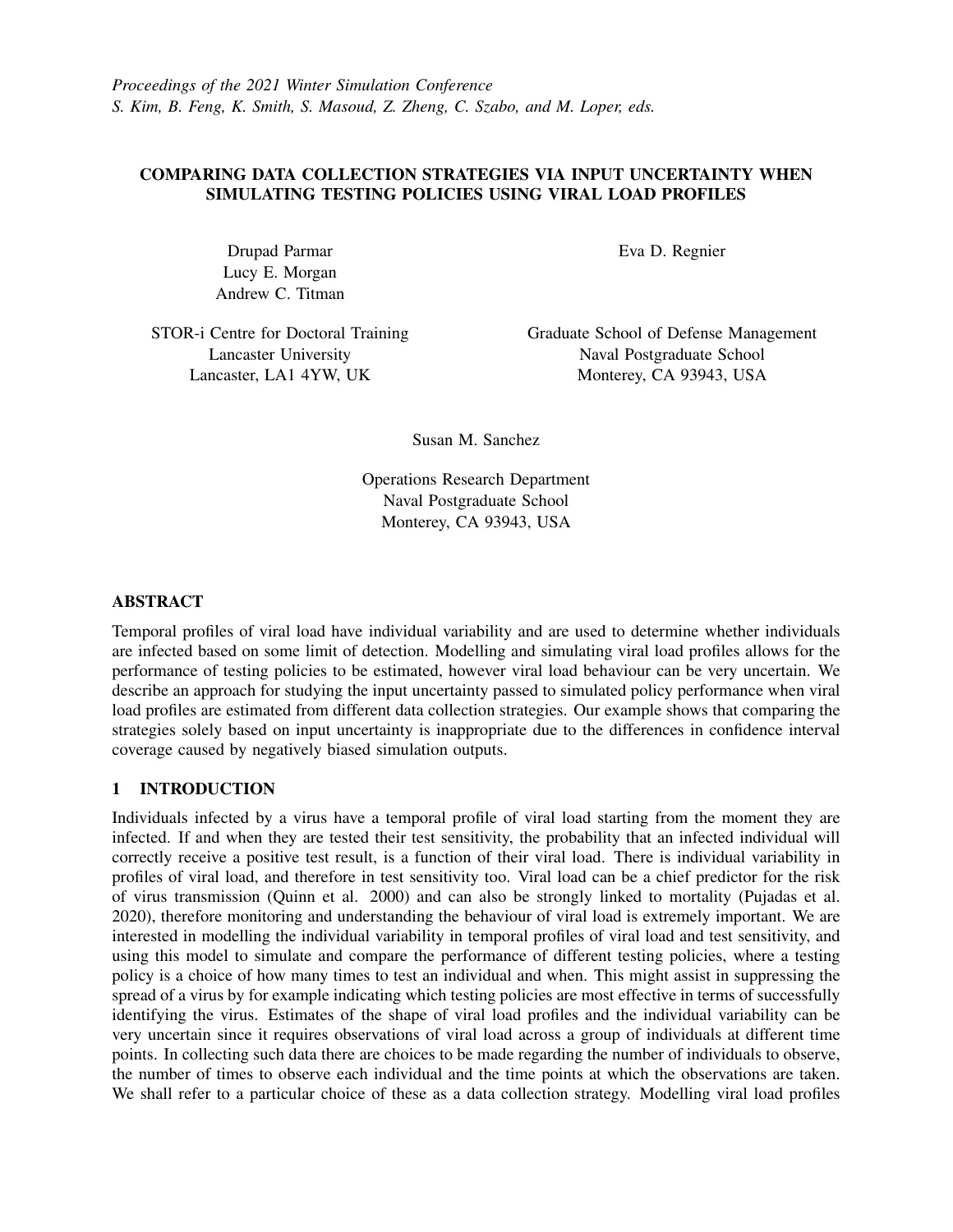directly from data will introduce a source of uncertainty into the simulation that will propagate through to the outputs. We wish to study how data collection strategies differ in terms of the amount of uncertainty they pass through the simulation to the estimated performance of a testing policy, as if a particular strategy offers a reduced level of uncertainty then this can be used for future data collection.

Here we outline an approach to compare the uncertainty passed to simulation outputs due to different data collection strategies. We use a nonlinear mixed effects model to allow for individual variability in viral load profiles and test sensitivity, and using this as our input model we are able to simulate the performance of different testing policies. We focus on how different data collection strategies used to estimate the input model parameters compare in terms of the uncertainty that propagates through the simulation model to the output, known as input uncertainty. This comparison allows us to consider whether a particular strategy should be adopted in order to obtain a reduced level of input uncertainty and thus gain greater insight from the simulated performance of testing policies.

The rest of the paper is organised as follows, we discuss background literature in Section [2](#page-1-0) and outline the steps for our general approach in Section [3.](#page-1-1) An experiment using this approach is illustrated in Section [4.](#page-4-0) We discuss the results of our experiment and areas for future work in Section [5](#page-9-0) before concluding in Section [6.](#page-9-1)

# <span id="page-1-0"></span>2 BACKGROUND

[Lindstrom and Bates \(1990\)](#page-10-2) proposed a general nonlinear mixed effects model for data observed from a number of individuals repeatedly under different conditions, otherwise known as repeated measures data. They estimate the model parameters via a two-step iterative procedure that draws on methods developed for nonlinear fixed effects models and linear mixed effects models.

[Chen et al. \(2020\)](#page-10-3) model respiratory viral load for patients infected with SARS-CoV-2 using a mechanistic model for respiratory virus kinetics based on a system of differential equations. Heterogeneity of viral load is evaluated by fitting Weibull distributions at each time point which sample data is available. [Kucirka et al. \(2020\)](#page-10-4) model the time profile of test sensitivity using Bayesian hierarchical logistic regression. By using a nonlinear mixed effects model we are able to incorporate individual variability in viral load and test sensitivity under a single model.

[Quilty et al. \(2021\)](#page-10-5) consider how quarantine and testing policies impact transmission of SARS-CoV-2 using an agent-based model to simulate the dynamics of viral load for exposed individuals. [Larremore](#page-10-6) [et al. \(2021\)](#page-10-6) use temporal profiles of viral load to simulate the effectiveness of certain testing policies and tests with different properties in controlling an epidemic. Rather than aiming to compare different testing policies directly, we are interested in how using different data collection strategies to model viral load profiles can result in varying levels of uncertainty in simulated responses.

[Barton \(2012\)](#page-10-7) and [Song et al. \(2014\)](#page-10-8) give an introduction to input uncertainty, a term which refers to the variance passed to a simulation output due to having estimated the input models via real-world data, and describe techniques to quantify it. For recent advancements see [Lam and Qian \(2017\),](#page-10-9) [Lam and Qian](#page-10-10) [\(2018\).](#page-10-10) Efforts by [Nelson et al. \(2020\)](#page-10-11) have also been made to reduce input uncertainty using frequentist modelling averaging. [Morgan et al. \(2019\)](#page-10-12) recently considered detection and quantification of bias caused by input modelling.

# <span id="page-1-1"></span>3 APPROACH

In this section we outline the steps in our approach. We introduce our model for viral load and discuss how we simulate the performance of testing policies. We define input uncertainty, a method for quantifying it, and describe how we can compare the impact different data collection strategies have on it.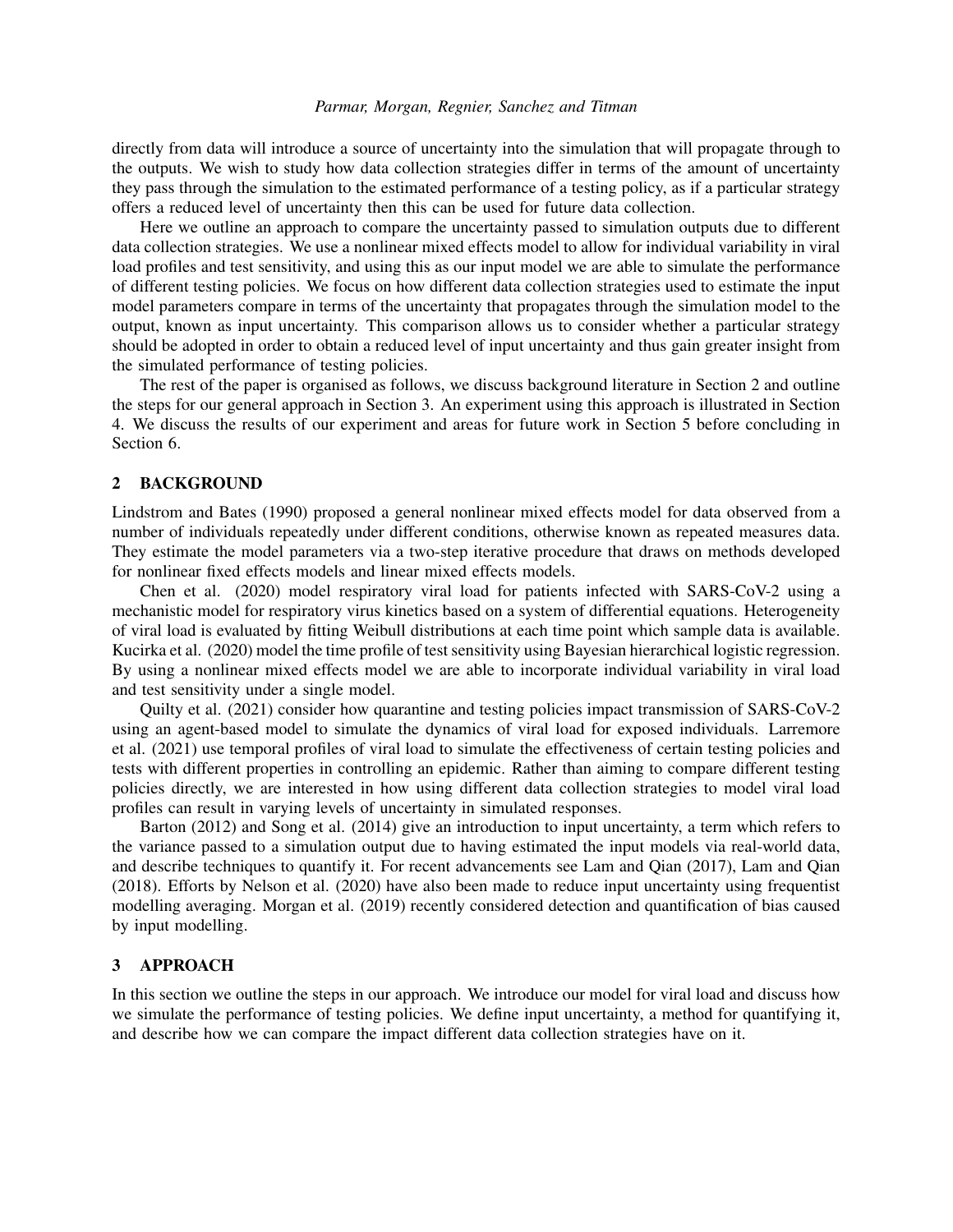## 3.1 Modelling Viral Load

To represent the individual variability in temporal profiles of viral load we use a nonlinear mixed effects model, as it seems appropriate that all profiles follow the same functional form but with individual variability in some parameters. Let us consider a group of infected individuals who have unique temporal profiles of viral load and suppose we are able to observe, with noise, the viral loads of these individuals at different time points. An example of this can be found in Wölfel et al. (2020), where daily measurements of viral load are taken from different patients using RT-PCR. Let  $y_i$  denote the viral load observed in individual *i* at time  $t_{ij}$ , where  $i = 1, ..., N$ , and  $j = 1, ..., n_i$ . Our nonlinear mixed effects model is as follows

$$
y_{ij} = v(t_{ij}, \boldsymbol{\theta}_i) + g(t_{ij}, \boldsymbol{\theta}_i, \boldsymbol{\phi}) \varepsilon_{ij},
$$
  

$$
\boldsymbol{\theta}_i \sim \mathcal{N}(\boldsymbol{\theta}_{pop}, \boldsymbol{\Omega}),
$$
  

$$
\varepsilon_{ij} \sim \mathcal{N}(0, 1),
$$

where *v* is a nonlinear function for the temporal profile of viral load, θ *<sup>i</sup>* is a parameter vector of length *m* for the *i*th individual, *g* is a function for the residual error,  $\phi$  is a parameter vector of length *q* for the residual error function and  $\varepsilon_{ij}$  is an error term which follows a standard normal distribution. Individual parameter vectors are assumed to be normally distributed with mean  $\theta_{pop}$ , a vector of length *m* representing the fixed population parameters and variance  $\Omega$ , an  $m \times m$  covariance matrix representing the random effects. The residual errors are assumed to be independent for different individuals and independent of each other for the same individual.

The parameters of the model  $(\theta_{pop}, \Omega, \phi)$  can be estimated by maximising the log-likelihood function or the restricted log-likelihood function of the observed data. These expressions cannot be evaluated analytically as they have no closed form, however computational methods can be used to obtain parameter estimates  $(\hat{\boldsymbol{\theta}}_{\text{pop}}, \hat{\boldsymbol{\Omega}}, \hat{\boldsymbol{\phi}})$ .

### 3.2 Simulation

We can use the estimated fixed and random effects to simulate a large number of parameter vectors, where each parameter vector defines the temporal profile of viral load for an individual. This tells us about the behaviour of viral load profiles amongst a population. Moreover, the residual error function and its estimated parameters tell us about the distribution of error that would occur in observing the viral load of an individual at any time point. A test result for an individual at a specific time is based on whether their viral load measurement lies above or below some limit of detection. For each simulated individual we can calculate the probability of their observed viral load lying above or below the limit of detection at some given testing time by considering the distribution of error around the true viral load.

Suppose we use the estimated fixed and random effects to simulate *K* individuals. Each individual *k* is defined by a parameter vector  $\tilde{\boldsymbol{\theta}}_k$ , where

$$
\tilde{\boldsymbol{\theta}}_k \sim \mathcal{N}(\hat{\boldsymbol{\theta}}_{\text{pop}}, \hat{\boldsymbol{\Omega}}).
$$

The true viral load for individual *k* at some time point *t* is given by  $v(t, \tilde{\theta}_k)$ , however we observe the viral load with noise. This noise is distributed according to the residual error function multiplied by a standard normal random variable. The residual error function can be estimated by  $g(t, \tilde{\theta}_k, \hat{\phi})$ , therefore it follows that the distribution of the observed viral load for individual  $k$  at time point  $t$  is

$$
\mathcal{N}(v(t, \tilde{\boldsymbol{\theta}}_k), g(t, \tilde{\boldsymbol{\theta}}_k, \hat{\boldsymbol{\phi}})^2).
$$

For some limit of detection  $\gamma$ , we can use this distribution to measure the probability of an individual correctly or incorrectly returning either a positive or negative test result at any time point. We can use the simulated individuals to study the performance of different testing policies amongst a large population.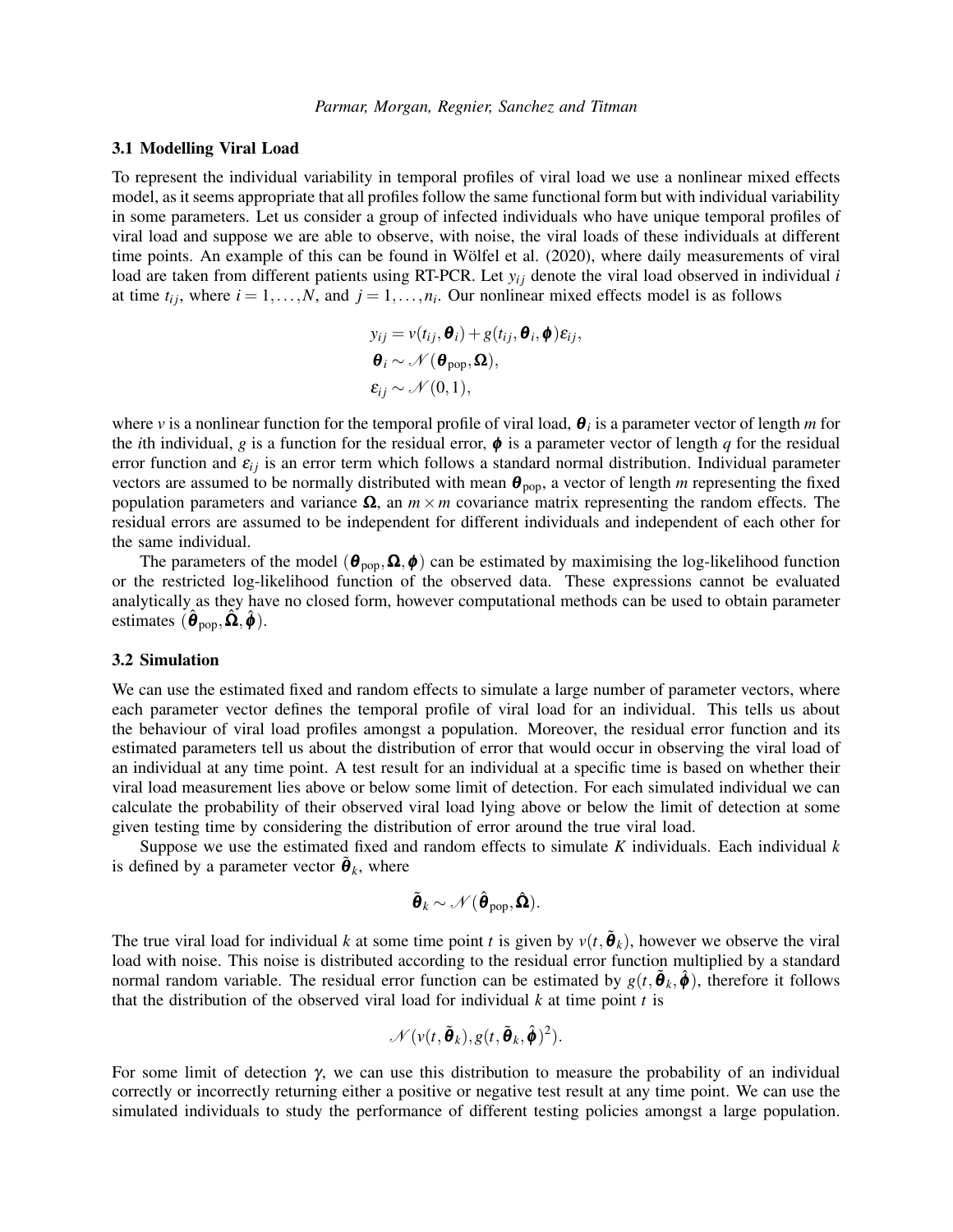The performance of a policy, which is a choice of how many times to test each individual and when, could be measured in different ways, for example using the expected number of true positive tests or the average probability of a false negative test.

Let  $\hat{\Theta} = \{\hat{\theta}_{\text{pop}}, \hat{\Omega}, \hat{\phi}\}\$ denote the estimated parameters of the nonlinear mixed effects model that will drive the simulation. For a testing policy *p* we denote the simulation output of replication *j* by

$$
Y_j(\hat{\mathbf{\Theta}}, p) = \eta(\hat{\mathbf{\Theta}}, p) + e_j(\hat{\mathbf{\Theta}}, p),
$$

where  $\eta(\hat{\Theta}, p)$  is the expected value of the simulation output for policy p given the parameters  $\hat{\Theta}$ , and e is a random variable with mean 0 representing stochastic noise. Note that within a replication a choice for the number of individuals to simulate must be made. We consider this to be analogous to choosing the run length of replications and so it is not included in the notation.

We assume that there are unknown but true parameters  $\mathbf{\Theta}^0 = \{\mathbf{\theta}_{\rm pop}^0, \mathbf{\Omega}^0, \mathbf{\phi}^0\}$  from which the real-world data is observed and that the goal of the simulation experiment is to estimate  $\eta(\mathbf{\Theta}^0,p)$ , the expected value of the simulation output for policy  $p$  given the true parameters  $\mathbf{\Theta}^0$ . We estimate this value by taking the sample mean across *n* simulation replications using the fitted parameters, that is

$$
\bar{Y}(\hat{\mathbf{\Theta}}, p) = \frac{1}{n} \sum_{j=1}^{n} Y_j(\hat{\mathbf{\Theta}}, p),
$$
  
=  $\eta(\hat{\mathbf{\Theta}}, p) + \frac{1}{n} \sum_{j=1}^{n} e_j(\hat{\mathbf{\Theta}}, p).$ 

The variance of this estimator breaks down into two distinct terms, stochastic estimation error and input uncertainty. Stochastic estimation error arises from the random variates generated in each replication and can be easily estimated via the sample variance.

# 3.3 Input Uncertainty

Input uncertainty refers to the variance in the expected simulation output that arises due to having estimated the input models. In our case input uncertainty simply reduces to parameter uncertainty and is given by

$$
\sigma_I^2 = \text{Var}[\eta(\hat{\mathbf{\Theta}}, p)].
$$

Input uncertainty is not straightforward to estimate since it requires knowledge of the sampling distribution of  $\Theta$  and the functional form of  $\eta(\cdot)$  both of which are usually unknown [\(Song et al. 2014\)](#page-10-8).

A simple way to estimate input uncertainty is using bootstrapping, which involves sampling with replacement from the input model data, fitting input models according to this bootstrapped data and running replications using the bootstrap fitted input models. Repeating this bootstrapping procedure multiple times and treating the results as a random-effects model allows us to estimate input uncertainty [\(Nelson 2013\)](#page-10-14). In the case of repeated measures data bootstrapping can be done by resampling with replacement from entire individuals, this is known as a case or paired bootstrap.

# 3.4 Comparing Data Collection Strategies

By choosing the functions *v* and *g*, and selecting some true parameters  $(\theta_{pop}^0, \Omega^0, \phi^0)$  we can simulate viral load observations from the nonlinear mixed effects model. This allows us to generate data sets of observations where we choose the number of individuals observed, as well as the number of observations per individual and the times at which they are observed. Using these data sets we can estimate input parameters, simulate the performance of different testing policies and quantify input uncertainty. This will allow us to investigate how different data collection strategies perform in terms of the uncertainty they propagate to the simulation outputs. If a particular approach clearly returns a reduced level of input uncertainty compared to any alternatives then using this data collection strategy will provide more insightful simulation results and allow for better comparisons to be made between different testing policies.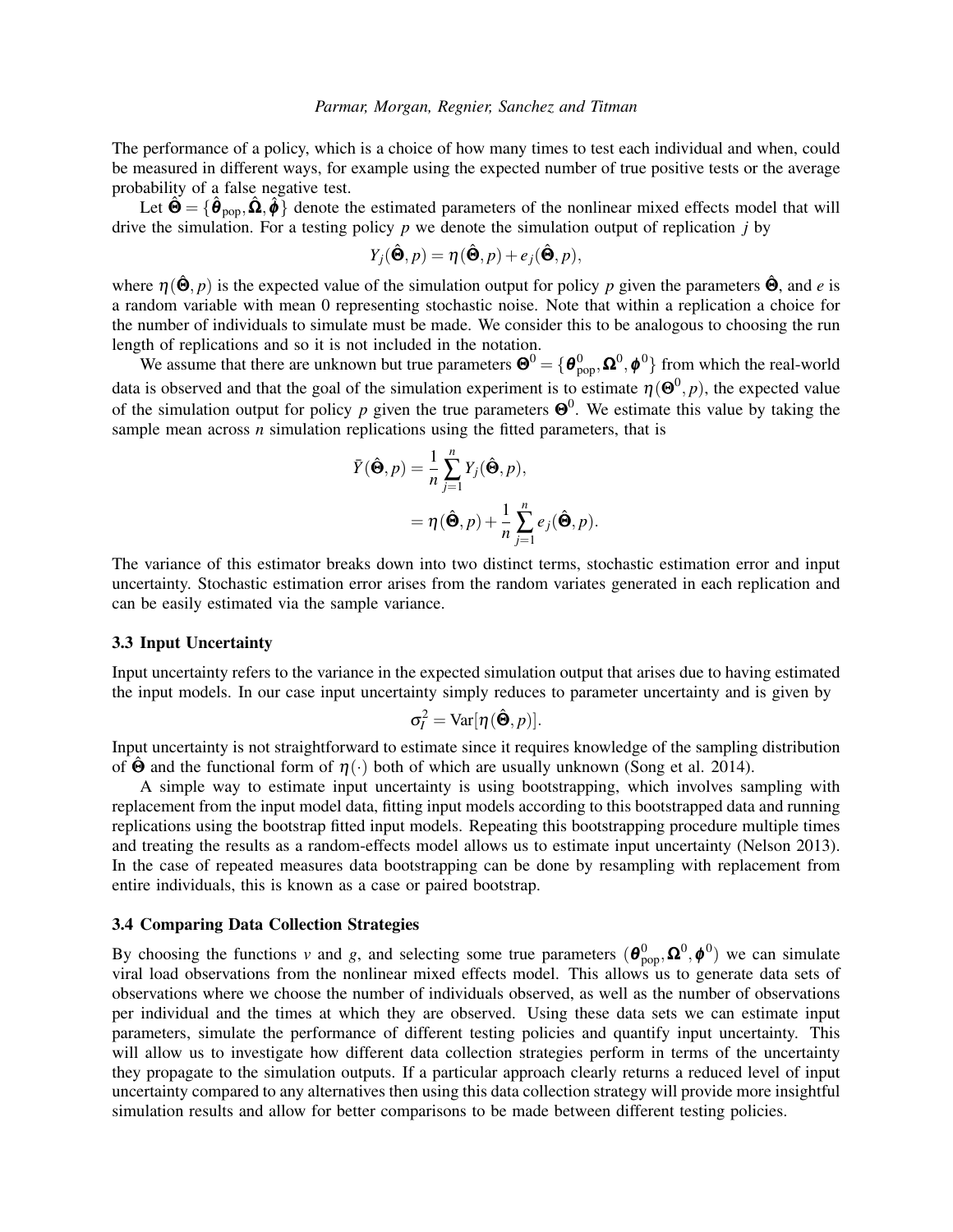## <span id="page-4-0"></span>4 EXPERIMENT

In this section we describe an experiment using the approach outlined in Section [3.](#page-1-1) We select functions and parameters for the nonlinear mixed effects model and compare three different data collection strategies across two sets of testing policies.

# 4.1 Input Model

To provide an example of functions and parameters we use the recent literature on SARS-CoV-2. Note we are not aiming to accurately model viral load profiles that occurred during the COVID-19 pandemic, rather just choose a nonlinear mixed effects model that is somewhat representative of a real-world problem. To model the temporal profile of viral load we choose a shifted scaled lognormal function as this has a single peak and an unbounded right tail, with a shape similar to the right-skewed plots of viral load in Wölfel et al. (2020). Individual *i* is represented by parameter vector  $\theta_i = (\mu_i, \sigma_i, \alpha_i)$ , where  $\mu_i$  and  $\sigma_i$  are parameters to the lognormal distribution and  $\alpha_i$  is the scale parameter. The viral load of individual *i* at time *t* is given by

$$
v(t, \boldsymbol{\theta}_i) = \begin{cases} \frac{\alpha_i f(t-s, \mu_i, \sigma_i)}{f(\exp(\mu_i - \sigma_i^2), \mu_i, \sigma_i)}, & t \ge s \\ 0, & t < s \end{cases}
$$

where  $f(t, \mu_i, \sigma_i)$  is the probability density function of a lognormal distribution with parameters  $\mu_i$  and  $\sigma_i$ ,  $s > 0$  represents the shift, and *t* is interpreted as days since infection. The mode of  $f(t, \mu_i, \sigma_i)$  is given by  $t = \exp(\mu_i - \sigma_i^2)$ , therefore  $\alpha_i$  represents the peak of the viral load profile for individual *i*. Note that *v* measures viral load in units of  $log_{10}$ .

We find fixed and random effects, and a shift value such that the viral load profiles generated by the nonlinear mixed effects model match properties found in the literature, such as the peak viral load behaviour in [Chen et al. \(2020\)](#page-10-3) and the time between infection and the peak viral load in [Backer et al. \(2020\).](#page-10-15) The fixed and random effects are given (to three decimal places) by the following

$$
\boldsymbol{\theta}_{pop}^{0} = (3.453, 1.415, 7.023), \quad \boldsymbol{\Omega}^{0} = \begin{bmatrix} 0 & 0 & 0 \\ 0 & 0.030 & 0.046 \\ 0 & 0.046 & 2.639 \end{bmatrix},
$$

with shift  $s = 1.5$ .

We consider a multiplicative residual error function with parameter vector  $\phi = (\beta, \rho)$ , where the residual error function for individual *i* at time *t* is given by

$$
g(t, \boldsymbol{\theta}_i, \boldsymbol{\phi}) = \beta v(t, \boldsymbol{\theta}_i)^{\rho}.
$$

We set the true residual error parameters to be  $\phi^0 = (0.25, 1)$ , as this means the test sensitivity over time exhibits similar behaviour to that found in [Kucirka et al. \(2020\).](#page-10-4)

### 4.2 Simulation

In our experiment we measure policy performance using the average probability of an individual returning at least one positive test. An individual will return a negative test result if their observed viral load is below some limit of detection  $\gamma$ . The probability of a simulated individual *k* with parameters  $\hat{\boldsymbol{\theta}}_k$  returning a negative test result at time  $t$ , where  $t > s$ , is given by

$$
\Phi\left(\frac{\gamma\!-\nu(t-s,\tilde{\pmb\theta}_k)}{g(t,\tilde{\pmb\theta}_k,\hat{\pmb\phi})}\right),
$$

where Φ denotes the cumulative distribution function of the standard normal distribution. Reported limits of detection of the PCR tests for SARS-CoV-2 have a wide range, we will use  $\gamma = 4$ .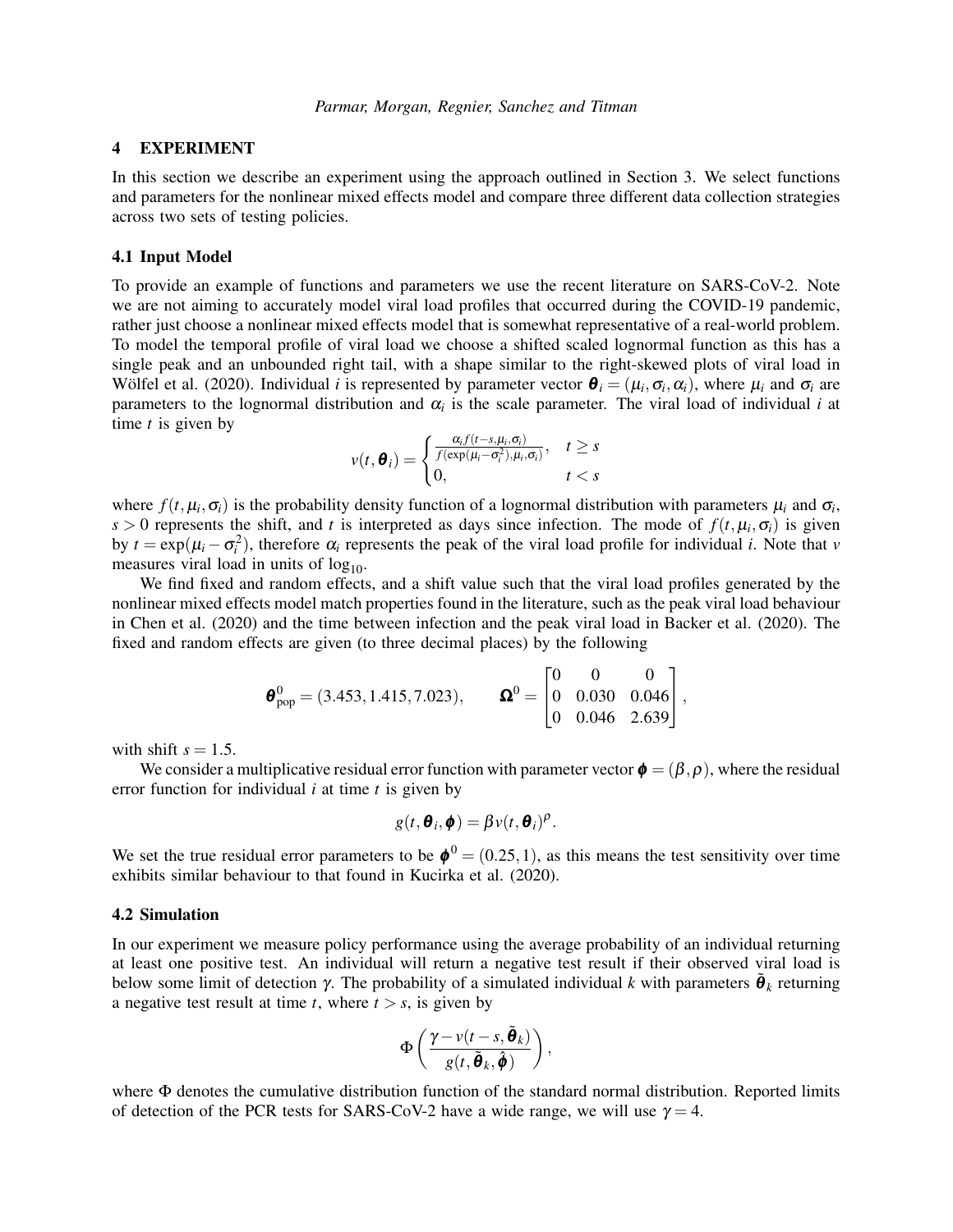A policy that involves testing every individual at *d* time points given by  $t_1, \ldots, t_d$ , is denoted by  $p_{t_1, \ldots, t_d}$ . For example  $p_3$  denotes a policy where every individual is tested on day 3, whilst  $p_{3,5}$  denotes a policy where every individual is tested on both day 3 and day 5. The probability that an individual returns at least one positive test for a particular policy is equal to 1 minus the probability that the individual returns a negative test result at all time points in the policy. For individual *k*, the probability of returning at least one positive test under the policy  $p_{t_1,\dots,t_d}$  is given by

$$
1 - \prod_{i=1}^d \Phi\left(\frac{\gamma - v(t_i - s, \tilde{\boldsymbol{\theta}}_k)}{g(t_i, \tilde{\boldsymbol{\theta}}_k, \hat{\boldsymbol{\phi}})}\right).
$$

We can consider how the policy  $p_{t_1,\dots,t_d}$  performs across all simulated individuals by computing the mean probability of an individual returning at least one positive test under the policy, thus our simulation output is

$$
\frac{1}{K}\sum_{k=1}^K\left[1-\prod_{i=1}^d\Phi\left(\frac{\gamma-v(t_i-s,\tilde{\boldsymbol{\theta}}_k)}{g(t_i,\tilde{\boldsymbol{\theta}}_k,\hat{\boldsymbol{\phi}})}\right)\right].
$$

This performance measure might be used to help successfully identify infected individuals and implement effective isolation measures.

We simulate the performance of 22 policies which are split into two sets. The first set consists of policies  $p_{t_1}, p_{t_1,t_2}, p_{t_1,t_2,t_3}$  where  $t_2 = t_1 + 2$  and  $t_3 = t_1 + 4$  for  $t_1 = 3, 4, 5, 6$ . These policies might be simulated to study how increased testing affects policy performance, we will refer to them as the multiple testing policies. The second set consists of policies  $p_3$  and  $p_{3,t_2}$ , for  $t_2 = 4, \ldots, 14$ . These policies might be simulated to help decide when to conduct a follow up test on individual, we will refer to these as the follow up testing policies.

# 4.3 Data Collection Strategies

We are interested in comparing data collection strategies where the total number of viral load observations are the same but the observations are split differently in terms of the number of individuals observed and the number of observations per individual. We consider three strategies all of which use 350 observations of viral load. The first takes 10 observations from 35 individuals, the second takes 7 observations from 50 individuals, and the third takes 5 observations from 70 individuals. These will be referred to as the 35x10, 50x7, and 70x5 strategies respectively. For each strategy individuals are observed at equally spaced time points with their first observation taken at a randomised time after *s* such that their final observation is taken before  $21 + s$ .

# 4.4 Results

We now have our input model functions and parameters, simulation output, testing policies, and different data collection strategies to compare. For each strategy we generate a data set of viral load observations as appropriate from the true input model and estimate the input model parameters using the R package developed by [Pinheiro et al. \(2020\)](#page-10-16) which implements the computational methods described in [Lindstrom](#page-10-2) [and Bates \(1990\).](#page-10-2) These input parameters drive the simulation model in the nominal experiment, where each policy performance is estimated across  $n = 100$  replications, each of which simulates  $K = 10000$  individuals. We then approximate input uncertainty and stochastic estimation error for each policy performance via a diagnostic experiment where the data is bootstrapped  $B = 250$  times, and where for each bootstrap the same number of replications and individuals are used as in the nominal experiment. This gives us an estimate of policy performance, input uncertainty and stochastic estimation error for each of the 22 policies.

Measures of input uncertainty and stochastic estimation error are typically used to construct confidence intervals for simulation outputs. We use the asymptotic normality theory method described in [Cheng and](#page-10-17) [Holland \(2004\),](#page-10-17) however we make a slight adjustment. Since the simulation output is a probability we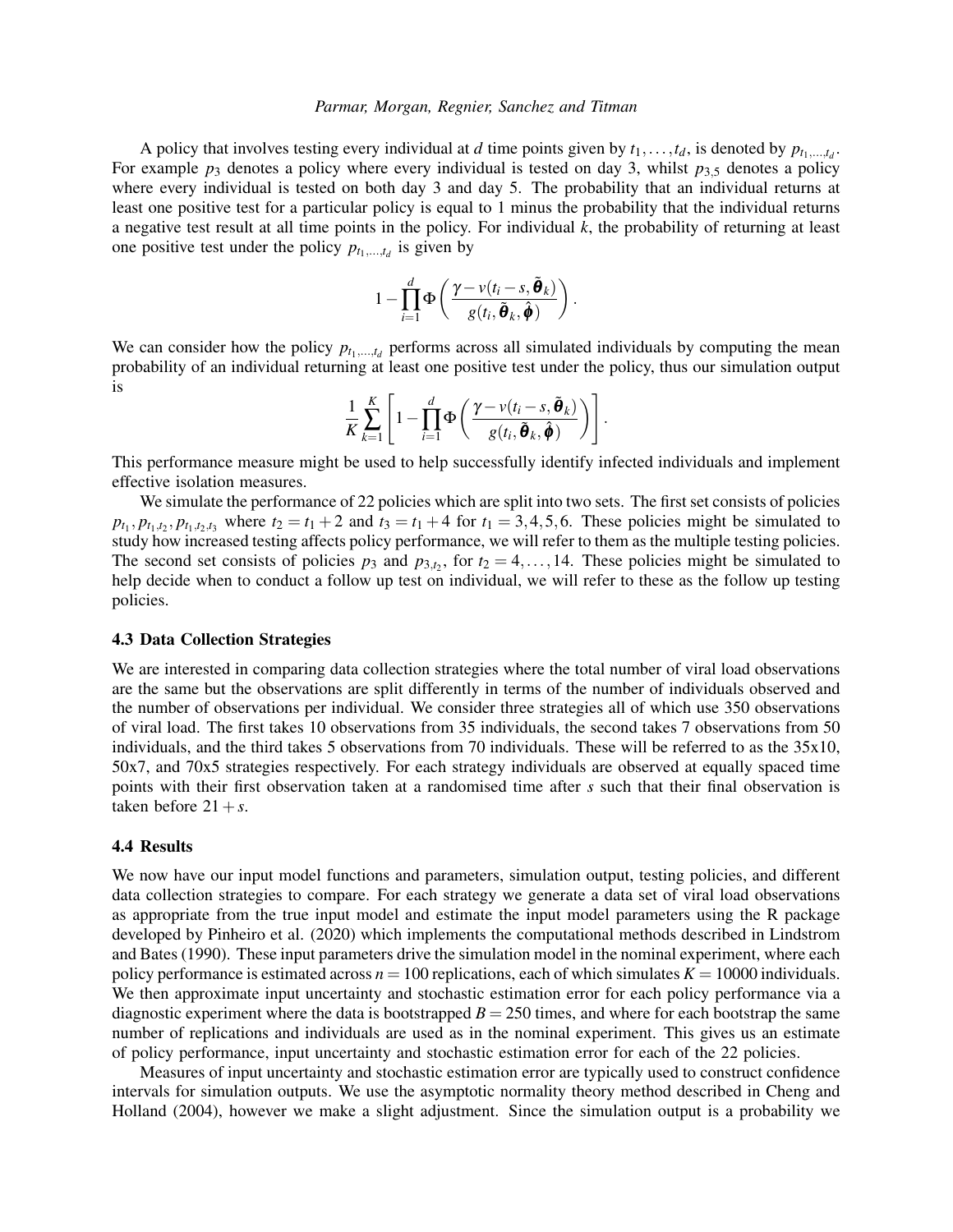construct 95% confidence intervals using normality theory on the logarithm of one minus the bootstrapped outputs, and then transform the intervals back to the original scale. The confidence intervals for each policy performance produced by the three data collection strategies are shown in Figure [1.](#page-6-0) Note that the stochastic estimation error is very small so the uncertainty in policy performance is primarily due to input uncertainty.

<span id="page-6-0"></span>

Figure 1: Confidence intervals produced by each data collection strategy in a single macro replication.

We can see that the widths of the confidence intervals and their estimates of the performance measure differ for each strategy. In this case the 35x10 strategy has the smallest input uncertainty for policies *p*3, *p*3,5, *p*<sup>4</sup> and *p*3,4, whilst the 50x7 strategy has the smallest input uncertainty for all other policies. Note that policies that test more frequently have a reduced level of input uncertainty and this translates to narrower confidence intervals. To understand the behaviour of each strategy more generally we conduct 100 macro replications, that is we repeat this experiment 100 times. First we compare the average input uncertainty estimates for the two sets of policies across the three data collection strategies.

From Table [1](#page-7-0) we see that all the multiple testing policies have the smallest average input uncertainty when using the 70x5 strategy and the largest average input uncertainty when using the 35x10 strategy. The same holds for all the follow up testing policies, apart from policy  $p_{3,4}$  where the 50x7 strategy has the smallest average input uncertainty. Although not shown here, the average stochastic estimation error is of order  $\times 10^{-7}$  for  $p_3$  and order  $\times 10^{-8}$  for all other policies across each of the data collection strategies, and is therefore relatively small compared to input uncertainty. Since input uncertainty and stochastic estimation error combine to give the total variance of a simulation output, these results suggest that the simulation outputs from using the 70x5 data collection strategy will have smallest variance and will hence offer the greatest level of insight.

As we have seen in Figure [1,](#page-6-0) the confidence intervals produced by each data collection strategy can cover quite different output values. Using the true input model parameters to run simulation replications we are able to estimate the true performance of each policy, and check whether these lie in the confidence intervals. Table [2](#page-7-1) shows how many of the 100 macro replications produced confidence intervals that contained the true performance measure for each of the three data collection strategies.

For the multiple testing policies we see that generally the 50x7 strategy produces the most confidence intervals that contain the true performance measure. The 70x5 strategy produces many confidence intervals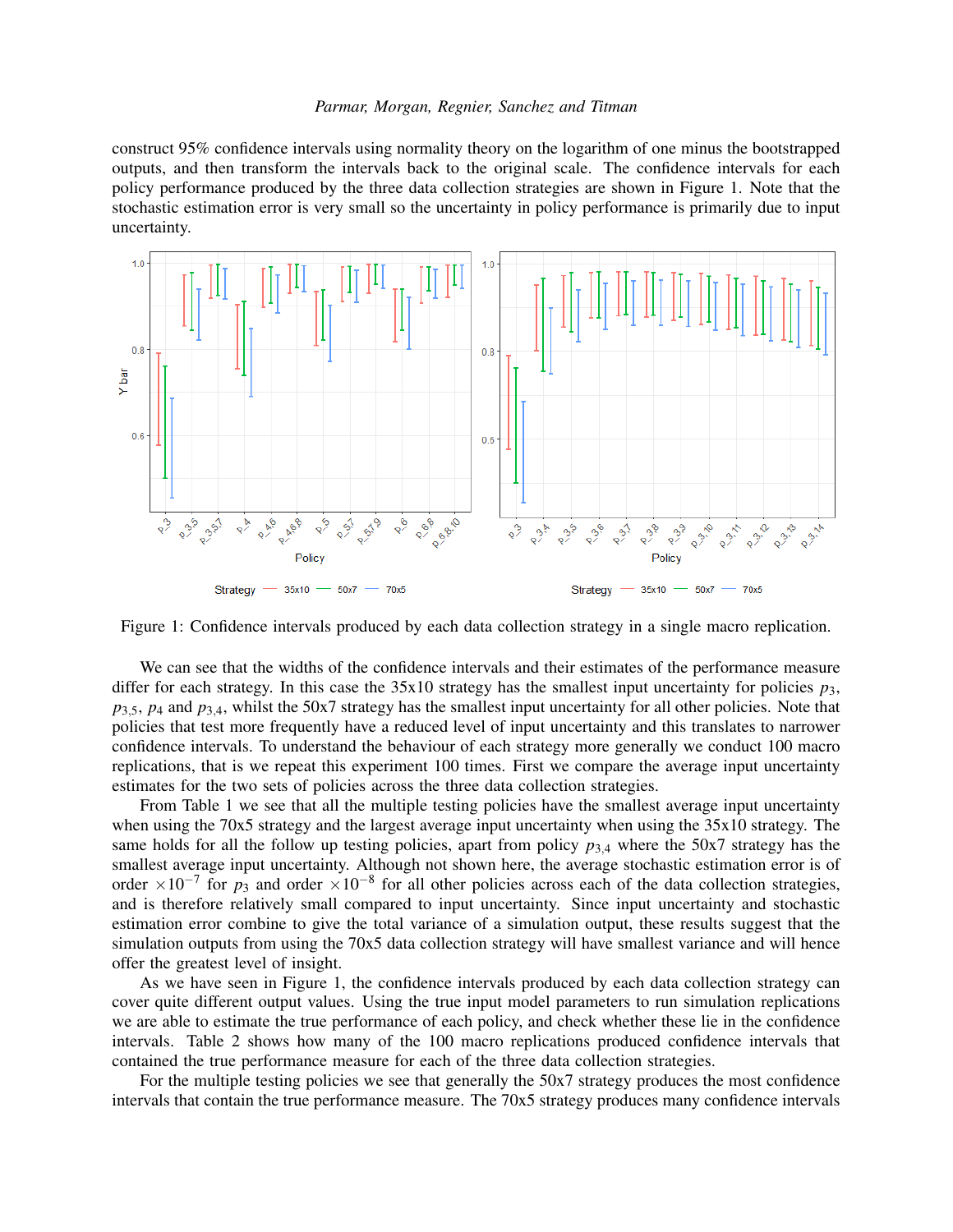| (a) Multiple testing policies |       |      |      | (b) Follow up testing policies |       |      |      |
|-------------------------------|-------|------|------|--------------------------------|-------|------|------|
| Policy                        | 35x10 | 50x7 | 70x5 | Policy                         | 35x10 | 50x7 | 70x5 |
| $p_3$                         | 39.7  | 33.9 | 32.4 | $p_3$                          | 39.7  | 33.9 | 32.4 |
| $p_{3,5}$                     | 12.6  | 10.8 | 10.7 | $p_{3,4}$                      | 21.6  | 18.6 | 18.9 |
| $p_{3,5,7}$                   | 4.79  | 3.96 | 3.74 | $p_{3.5}$                      | 12.6  | 10.8 | 10.7 |
| $p_4$                         | 21.7  | 18.6 | 18.4 | $p_{3,6}$                      | 9.03  | 7.68 | 7.43 |
| $p_{4,6}$                     | 7.35  | 6.21 | 6.00 | $p_{3,7}$                      | 7.79  | 6.50 | 6.17 |
| $p_{4,6,8}$                   | 3.60  | 2.85 | 2.61 | $p_{3,8}$                      | 7.55  | 6.20 | 5.82 |
| $p_5$                         | 13.6  | 11.7 | 11.6 | $p_{3.9}$                      | 7.82  | 6.36 | 5.93 |
| $p_{5,7}$                     | 5.30  | 4.28 | 3.97 | $p_{3,10}$                     | 8.40  | 6.79 | 6.30 |
| $p_{5,7,9}$                   | 3.23  | 2.42 | 2.16 | $p_{3,11}$                     | 9.19  | 7.40 | 6.85 |
| $p_6$                         | 10.8  | 9.19 | 9.01 | $p_{3,12}$                     | 10.1  | 8.16 | 7.54 |
| $p_{6,8}$                     | 4.85  | 3.72 | 3.33 | $p_{3,13}$                     | 11.2  | 9.03 | 8.35 |
| $p_{6,8,10}$                  | 3.42  | 2.46 | 2.15 | $p_{3,14}$                     | 12.3  | 10.0 | 9.27 |

<span id="page-7-0"></span>Table 1: Average input uncertainty  $(\times 10^{-4})$  for each data collection strategy across 100 macro replications.

<span id="page-7-1"></span>Table 2: Number of macro replications out of 100 that produced confidence intervals containing the true performance measure for each data collection strategy.

|                | (a) Multiple testing policies |      |      |            | (b) Follow up testing policies |      |      |  |
|----------------|-------------------------------|------|------|------------|--------------------------------|------|------|--|
| Policy         | 35x10                         | 50x7 | 70x5 | Policy     | 35x10                          | 50x7 | 70x5 |  |
| $p_3$          | 87                            | 89   | 65   | $p_3$      | 87                             | 89   | 65   |  |
| $p_{3,5}$      | 87                            | 94   | 84   | $p_{3,4}$  | 90                             | 94   | 82   |  |
| $p_{3,5,7}$    | 93                            | 94   | 89   | $p_{3.5}$  | 87                             | 94   | 84   |  |
| $p_4$          | 85                            | 92   | 80   | $p_{3,6}$  | 87                             | 94   | 82   |  |
| $p_{4,6}$      | 91                            | 94   | 86   | $p_{3,7}$  | 90                             | 93   | 84   |  |
| $p_{4,6,8}$    | 94                            | 95   | 89   | $p_{3,8}$  | 91                             | 92   | 84   |  |
| p <sub>5</sub> | 84                            | 95   | 81   | $p_{3,9}$  | 93                             | 91   | 85   |  |
| $p_{5,7}$      | 94                            | 95   | 86   | $p_{3,10}$ | 93                             | 92   | 87   |  |
| $p_{5,7,9}$    | 94                            | 96   | 91   | $p_{3,11}$ | 93                             | 89   | 86   |  |
| $p_6$          | 91                            | 95   | 82   | $p_{3,12}$ | 92                             | 86   | 86   |  |
| $p_{6,8}$      | 94                            | 94   | 89   | $p_{3,13}$ | 92                             | 87   | 86   |  |
| $p_{6,8,10}$   | 96                            | 94   | 91   | $p_{3,14}$ | 92                             | 87   | 85   |  |

that do not contain the true measure, particularly for the single day testing policies. For the follow up testing policies we again see that the 70x5 strategy produces the least amount of confidence intervals containing the true performance measure. For policies  $p_3$  to  $p_{3,8}$  the 50x7 strategy has the highest coverage whilst for policies  $p_{3,9}$  to  $p_{3,14}$  the 35x10 strategy has the highest coverage. These results suggest that the 50x7 approach performs best in terms of capturing the true performance measure. The results of Table [1](#page-7-0) and Table [2](#page-7-1) combined suggest that the 70x5 approach is reducing the variance the most but around the incorrect point, possibly indicating some input modelling bias. Note that across all policies the 35x10 strategy has the largest average interval width. The 70x5 strategy has the smallest average interval width for all policies apart from  $p_{3,4}$  and  $p_{3,5}$  where the 50x7 strategy has the smallest.

We investigate whether the true performance measure lies above or below the confidence intervals and find that there is a very strong tendency for the performance measure to lie above the confidence intervals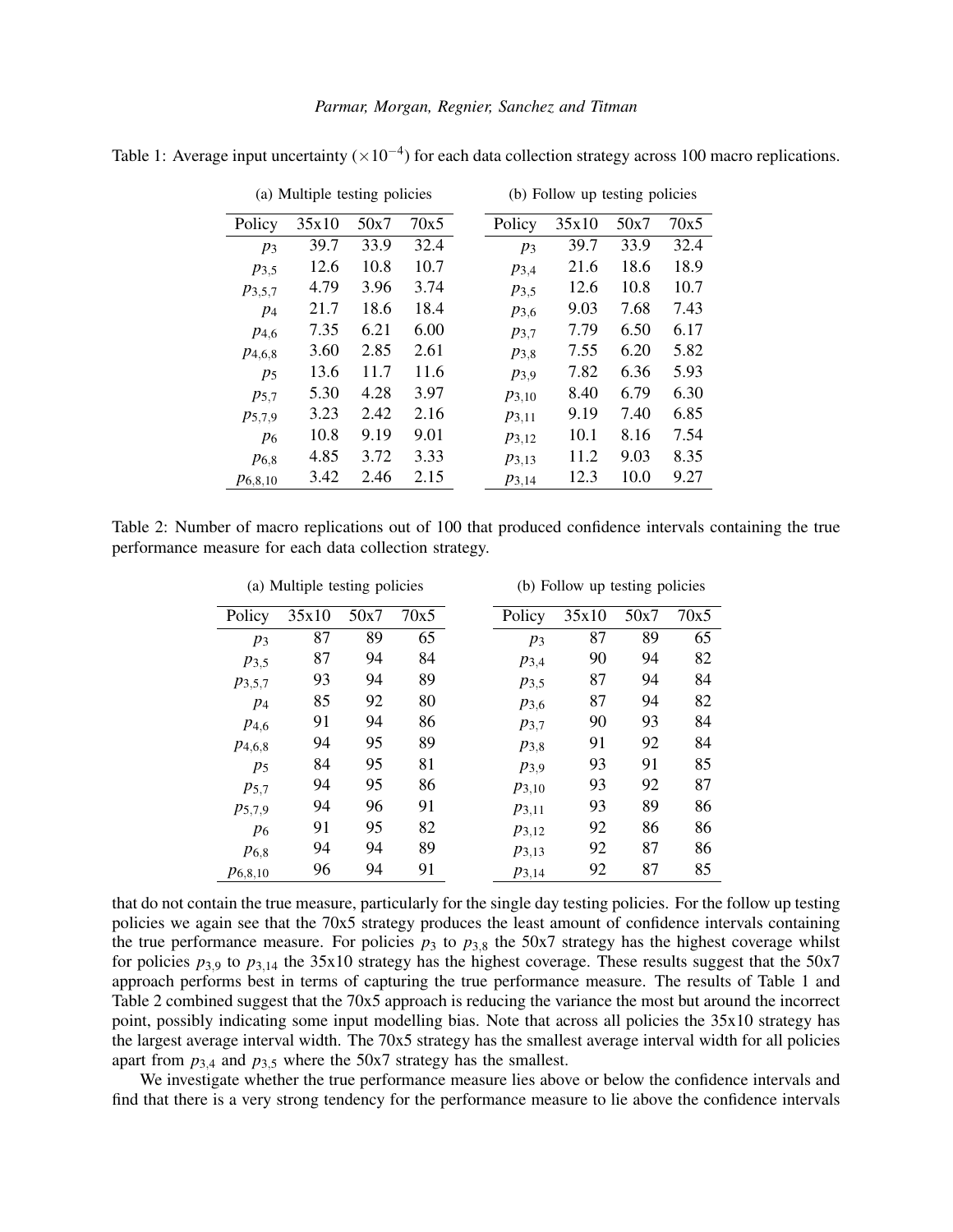across all data collection strategies, particularly for the 50x7 and 70x5 strategy. This suggests that the policy performances estimated by the nominal experiments are underestimating the true performance measures, which we confirm by finding a negative bias for each simulated policy performance across every data collection strategy. Following this we calculate the bias in the input model parameter estimates. Figure [2](#page-8-0) shows the relative bias induced by each data collection strategy across the 100 macro replications for each of the 8 input parameters. By considering relative bias we are able to make comparisons across parameters.

<span id="page-8-0"></span>

Figure 2: Relative input parameter bias across 100 macro replications for each data collection strategy.

From the top row we see that the relative bias in the population parameters, or the fixed effects, is smallest when using the 35x10 approach and is largest when using the 70x5 approach. Notably the relative bias is negative for each population parameter and strategy, perhaps indicating a tendency for each of these parameters to be underestimated regardless of how the data is collected. We see that parameters  $\sigma$  and  $\alpha$ have a larger relative bias than  $\mu$  for each strategy. Conversely the relative bias in estimating the terms of the variance matrix, or the random effects, generally seems to be largest when using the 35x10 strategy and smallest when using the 70x5 strategy. Again the relative bias is negative for each parameter and strategy, and is particularly large for the covariance of  $\sigma$  and  $\alpha$  under the 35x10 and 50x7 strategy. The two terms in the residual error function have the smallest relative bias when using the 35x10 strategy.

Interpreting the results in Figure [2](#page-8-0) is not straightforward as the relative bias in the estimated parameters occur simultaneously. For example, if we just consider a negatively biased estimate of  $\alpha$  then this will clearly result in underestimated simulation outputs since this represents the mean peak height of the viral load profiles. However a biased estimate of  $\alpha$  occurs at the same time as biased estimates of all other input parameters, and we do not know how these interact in terms of affecting the simulation output.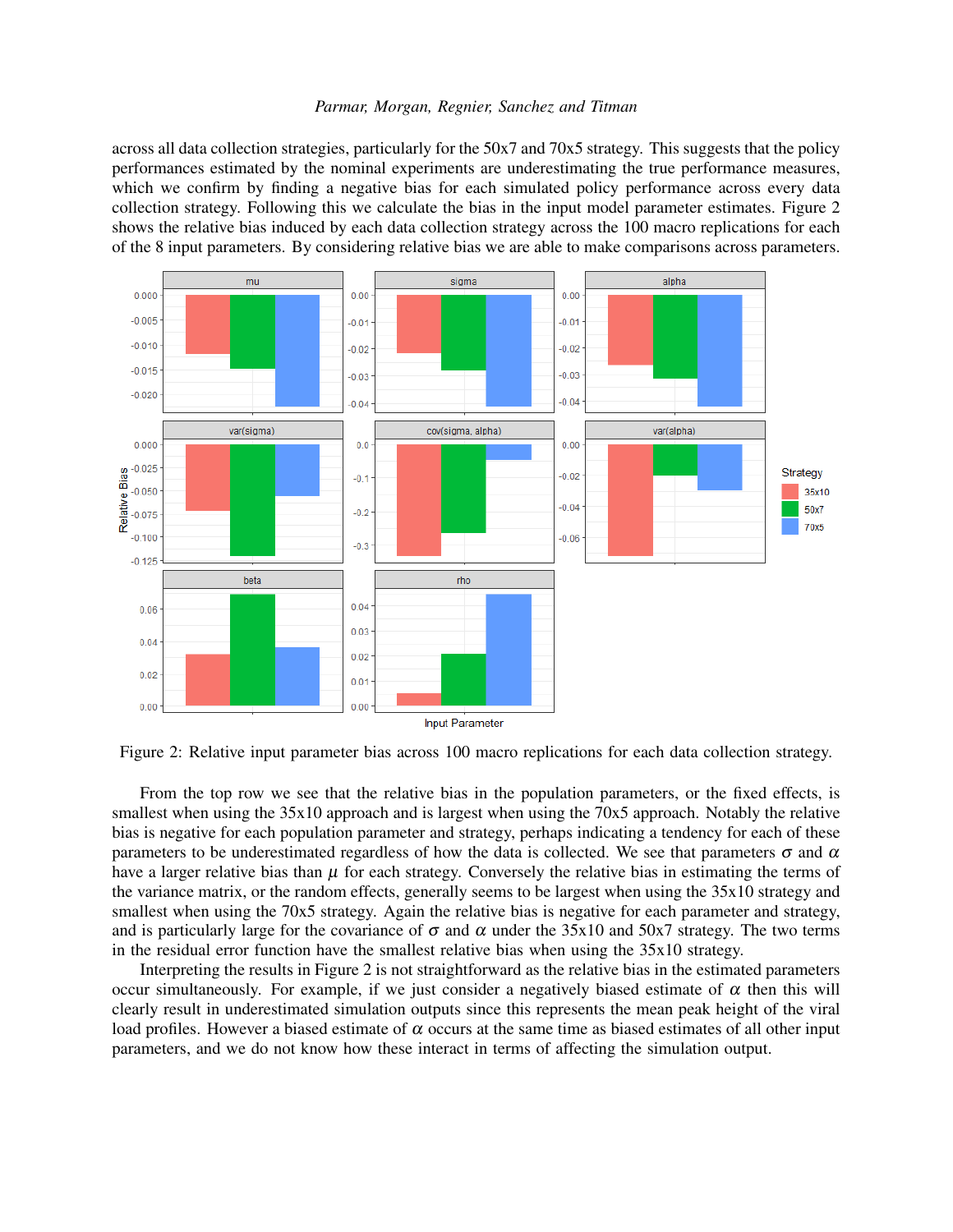# <span id="page-9-0"></span>5 DISCUSSION

Initially we compared the input uncertainty induced by different data collection strategies and the results in Table [1](#page-7-0) showed that the 70x5 data collection strategy generally had the smallest average input uncertainty across all policies. However the results in Table [2](#page-7-1) showed that this strategy performs poorly in terms of producing confidence intervals for the simulation outputs that contain the true performance measure, whilst the 50x7 strategy showed the best coverage. We found that in many cases the true performance measures were greater than the upper bounds of the confidence intervals and that the true policy performance was being underestimated by the simulation outputs. Figure [2](#page-8-0) showed that each data collection strategy provided negatively biased estimates of every fixed and random effect of the nonlinear mixed effects model.

Based on the results in this experiment it appears that the 50x7 strategy is most suitable, not because it returns a reduced level of input uncertainty across policies compared to the alternative strategies, but because it produces the best coverage of the true performance measure. Clearly it is inappropriate to solely compare the data collection strategies based on input uncertainty and that the confidence interval coverage should be considered, along with the bias in the simulation outputs. Should the data collection strategies give similar coverage and bias across all policies then comparing input uncertainty may help to differentiate between them.

With the example discussed we have seen negatively biased estimates of the fixed and random effects in our input model. Whether this is due to the amount of data being used to fit the input parameters or due to an inherent trait of the model fitting methodology remains to be seen and requires further investigation. Regardless of this, giving more consideration to how the input parameter estimates produced by each data collection strategy compare to the true input parameters may help us to understand the differences between strategies in terms of replicating the true input model behaviour. In addition, an input parameter sensitivity analysis would indicate which of the input model parameters is most influential in estimating each policy performance, as well as revealing how the simulation outputs are affected by interactions between the parameters.

More generally there are alternative methods for bootstrapping that could be used, such as the parametric bootstrap as well as bootstrap methods specific to nonlinear mixed effects models. Comparing these methods is difficult however as the true value of input uncertainty is unknown. There are also alternative techniques for quantifying input uncertainty that could be implemented which may offer a computational advantage over a bootstrapping procedure. We have seen issues with the simulation outputs behaving differently to the true performance measures, demonstrated by the poor confidence interval coverage shown by some of the data collection strategies. It therefore might be suitable to compare the strategies via the mean squared error due to input modelling, which incorporates input uncertainty and squared input model bias.

# <span id="page-9-1"></span>6 CONCLUSION

In this paper we outline an approach for comparing different data collection strategies via input uncertainty when modelling temporal profiles of viral load and simulating the performance of different testing policies. In particular, we use a nonlinear mixed effects model to represent individual variability in temporal profiles of viral load and use the residual error function to model measurement error. By selecting the functions and parameters of the model we can generate different sets of viral load observations that represent different strategies for collecting data. For each strategy we use the observations to estimate the model parameters which are used to simulate the performance of different testing policies. The different data collection strategies are compared by the impact of input uncertainty in the simulation outputs.

We demonstrate this approach using a nonlinear mixed effects model which aims to replicate the behaviour of viral load profiles seen during the COVID-19 pandemic. We simulate the probability of an individual returning at least one positive test across two sets of testing policies and compare data collection strategies which use the same number of total observations but split differently between the number of individuals and the number of observations per individual. In this example we find that comparing the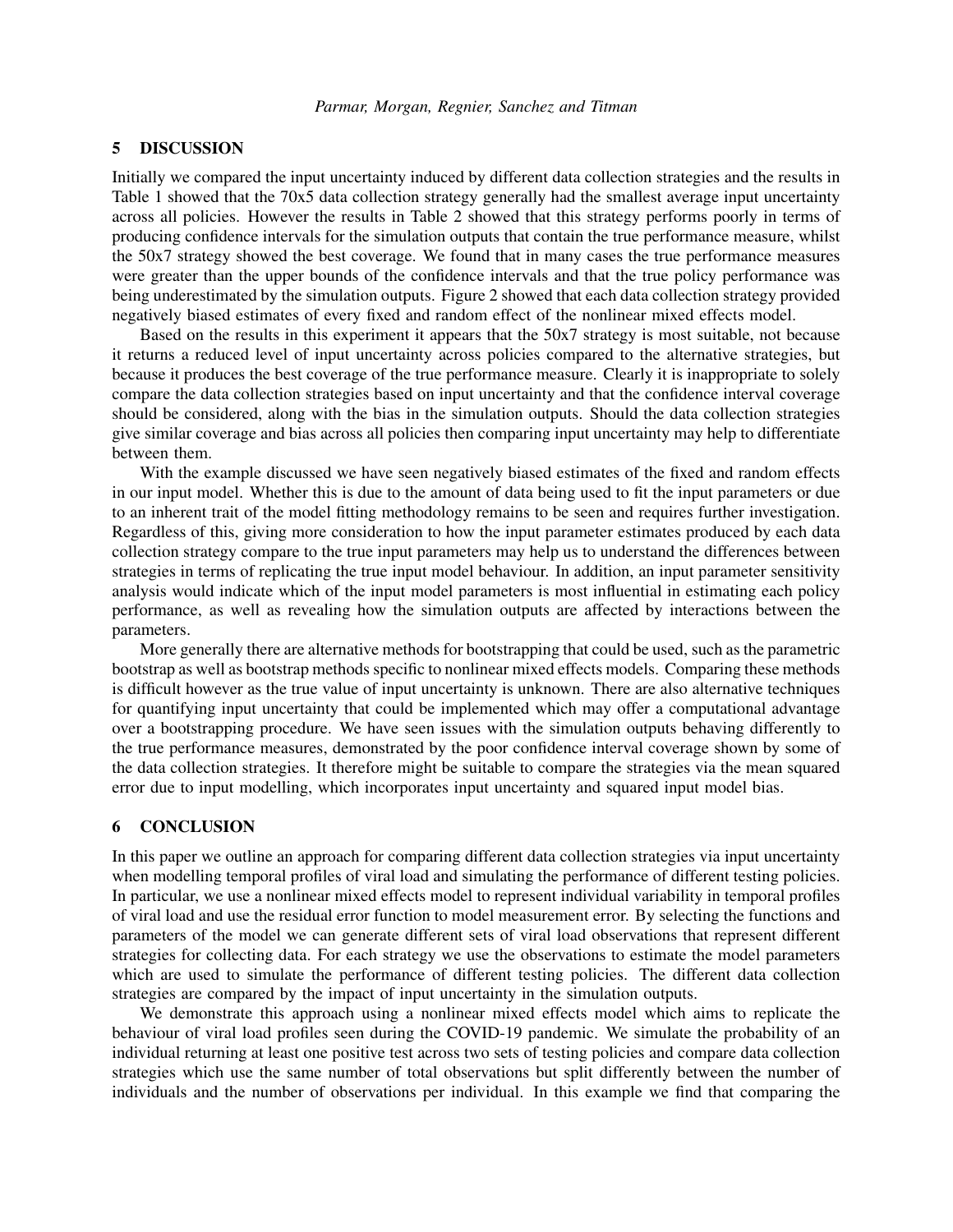strategies solely based on input uncertainty is not sensible as the strategies perform differently in terms of producing confidence intervals for the simulation output that contain the true performance measure. We find a tendency for the true performance measures to be underestimated by the simulation and although this can be linked to negatively biased parameter estimates it requires further investigation through some sensitivity analysis. Future research includes considering alternative techniques for quantifying input uncertainty and incorporating confidence interval coverage and simulation output bias in the approach.

# ACKNOWLEDGMENTS

This paper is based on work completed while Drupad Parmar was part of the EPSRC funded STOR-i Centre for Doctoral Training (EP/L015692/1).

# **REFERENCES**

- <span id="page-10-15"></span>Backer, J. A., D. Klinkenberg, and J. Wallinga. 2020. "Incubation Period of 2019 Novel Coronavirus (2019-nCoV) Infections Among Travellers from Wuhan, China, 20–28 January 2020". *Eurosurveillance* 25(5):2000062.
- <span id="page-10-7"></span>Barton, R. R. 2012. "Tutorial: Input Uncertainty in Outout Analysis". In *Proceedings of the 2012 Winter Simulation Conference*, edited by C. Laroque, J. Himmelspach, R. Pasupathy, O. Rose, and A. Uhrmacher, 1–12. Piscataway, New Jersey: IEEE.
- <span id="page-10-3"></span>Chen, P. Z., N. Bobrovitz, Z. Premji, M. Koopmans, D. N. Fisman, and F. X. Gu. 2020. "Heterogeneity in Transmissibility and Shedding SARS-CoV-2 via Droplets and Aerosols". [https://www.medrxiv.org/content/early/2020/12/02/2020.10.13.](https://www.medrxiv.org/content/early/2020/12/02/2020.10.13.20212233.full.pdf)  $20212233$ .full.pdf, accessed  $26<sup>th</sup>$  April 2021.
- <span id="page-10-17"></span>Cheng, R. C., and W. Holland. 2004. "Calculation of Confidence Intervals for Simulation Output". *ACM Transactions on Modeling and Computer Simulation (TOMACS)* 14(4):344–362.
- <span id="page-10-4"></span>Kucirka, L. M., S. A. Lauer, O. Laeyendecker, D. Boon, and J. Lessler. 2020. "Variation in False-Negative Rate of Reverse Transcriptase Polymerase Chain Reaction–Based SARS-CoV-2 Tests by Time Since Exposure". *Annals of Internal Medicine* 173(4):262–267.
- <span id="page-10-9"></span>Lam, H., and H. Qian. 2017. "Optimization-based Quantification of Simulation Input Uncertainty via Empirical Likelihood". [https://arxiv.org/pdf/1707.05917.pdf,](https://arxiv.org/pdf/1707.05917.pdf) accessed 26<sup>th</sup> April 2021.
- <span id="page-10-10"></span>Lam, H., and H. Qian. 2018. "Subsampling to Enhance Efficiency in Input Uncertainty Quantification". [https://arxiv.org/pdf/](https://arxiv.org/pdf/1811.04500.pdf) [1811.04500.pdf,](https://arxiv.org/pdf/1811.04500.pdf) accessed 26<sup>th</sup> April 2021.
- <span id="page-10-6"></span>Larremore, D. B., B. Wilder, E. Lester, S. Shehata, J. M. Burke, J. A. Hay, M. Tambe, M. J. Mina, and R. Parker. 2021. "Test Sensitivity is Secondary to Frequency and Turnaround Time for COVID-19 Screening". *Science advances* 7(1):eabd5393.
- <span id="page-10-2"></span>Lindstrom, M. J., and D. M. Bates. 1990. "Nonlinear Mixed Effects Models for Repeated Measures Data". *Biometrics* 46:673–687.
- <span id="page-10-12"></span>Morgan, L. E., B. L. Nelson, A. C. Titman, and D. J. Worthington. 2019. "Detecting Bias due to Input Modelling in Computer Simulation". *European Journal of Operational Research* 279(3):869–881.
- <span id="page-10-14"></span>Nelson, B. L. 2013. *Foundations and Methods of Stochastic Simulation: A First Course*. New York: Springer.
- <span id="page-10-11"></span>Nelson, B. L., A. T. Wan, G. Zou, X. Zhang, and X. Jiang. 2020. "Reducing Simulation Input-Model Risk via Input Model Averaging". *INFORMS Journal on Computing*.
- <span id="page-10-16"></span>Pinheiro, J., D. Bates, S. DebRoy, D. Sarkar, and R Core Team. 2020. *nlme: Linear and Nonlinear Mixed Effects Models*. R package version 3.1-144, [https://CRAN.R-project.org/package=nlme.](https://CRAN.R-project.org/package=nlme)
- <span id="page-10-1"></span>Pujadas, E., F. Chaudhry, R. McBride, F. Richter, S. Zhao, A. Wajnberg, G. Nadkarni, B. S. Glicksberg, J. Houldsworth, and C. Cordon-Cardo. 2020. "SARS-CoV-2 Viral Load Predicts COVID-19 Mortality". *The Lancet Respiratory Medicine* 8(9):e70.
- <span id="page-10-5"></span>Quilty, B. J., S. Clifford, J. Hellewell, T. W. Russell, A. J. Kucharski, S. Flasche, W. J. Edmunds, K. E. Atkins, A. M. Foss, N. R. Waterlow et al. 2021. "Quarantine and Testing Strategies in Contact Tracing for SARS-CoV-2: A Modelling Study". *The Lancet Public Health* 6(3):e175–e183.
- <span id="page-10-0"></span>Quinn, T. C., M. J. Wawer, N. Sewankambo, D. Serwadda, C. Li, F. Wabwire-Mangen, M. O. Meehan, T. Lutalo, and R. H. Gray. 2000. "Viral Load and Heterosexual Transmission of Human Immunodeficiency Virus Type 1". *New England journal of medicine* 342(13):921–929.
- <span id="page-10-8"></span>Song, E., B. L. Nelson, and C. D. Pegden. 2014. "Advanced Tutorial: Input Uncertainty Quantification". In *Proceedings of the 2014 Winter Simulation Conference*, edited by A. Tolk, S. Y. Diallo, I. O. Ryzhov, L. Yilmaz, S. Buckley, and J. A. Miller, 162–176. Piscataway, New Jersey: Institute of Electrical and Electronics Engineers, Inc.
- <span id="page-10-13"></span>Wölfel, R., V. M. Corman, W. Guggemos, M. Seilmaier, S. Zange, M. A. Müller, D. Niemeyer, T. C. Jones, P. Vollmar, C. Rothe et al. 2020. "Virological Assessment of Hospitalized Patients with COVID-2019". *Nature* 581(7809):465–469.